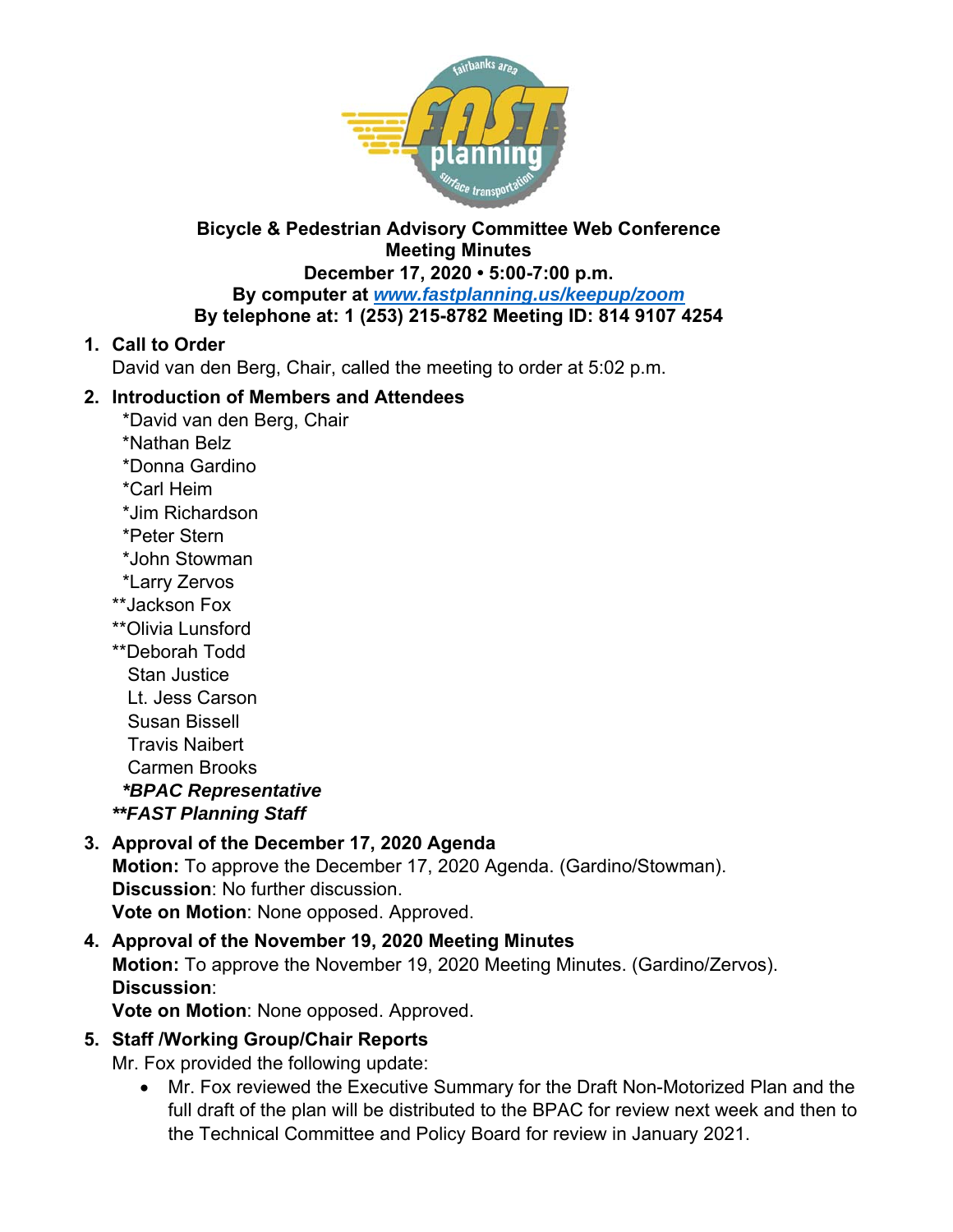Ms. Lunsford explained the Zoom Etiquette rules she created and the proper way to use the different features of Zoom such as chat, raising and lowering the hand icon when requesting to speak, and how to mute your computer during meetings to prevent background noise.

## **6. Public Comment Period**

**Stan Justice** commented that back in 2002, 18 years ago, a group of them tried to ban snowmachines from the Borough and used the initiative process to try to put wording into the Borough Code that would ban snowmachines from the entire area. Mr. Justice stated that it created a lot of discussion and changed the entire community in his opinion. Mr. Justice stated that before that those trails were virtual raceways and there was at least one death per year. Mr. Justice stated that after that, things seemed to calm down and even though the initiative lost, just making a lot of noise made a huge difference. Mr. Justice stated that the Borough had no enforcement powers but there was a curfew that the State Troopers had gone to the Borough and asked that the curfew be placed in the Borough Code so they could cite that Code when they found kids out late at night. Mr. Justice commented that he encouraged them to think about that if their attempts to change the Statewide Code proved difficult. Mr. Justice commented that they might think about doing some things in Borough Code and work with the Troopers to try to get them enforced. Mr. Justice thanked them all for serving on the Committee.

#### **7. Old Business**

#### **a. Changes to Alaska Administrative Code (AAC) and/or Local Laws**

- 13 AAC 02 050 Driving on Right Side of Roadway, Exceptions & Special **Situations**
- 13 AAC 02 400 Riding Bicycles on Roadways and Bicycle Paths
- 13 AAC 02 455 Operation of Off-Highway Vehicles on Highways & Other Location

Mr. Fox explained that Lt. Jess Carson with the Alaska State Troopers was in attendance to answer any questions they had on the legalities and enforcement of snowmachines and ATVs traveling on non-motorized paths. Mr. Fox explained that the Committee was looking at proposing some changes to the Alaska Administrative Code.

Lt. Carson explained his background related to the topic and explained that he was not allowed to give suggestions on changes to code.

Mr. Zervos asked about the enforceability of these regulations and whether it was correct that law enforcement was not able to enforce those regulations.

Lt. Carson explained that currently if an individual was on a bike path, they could be given a citation and possibly go to Court. Lt. Carson stated that if they actually hit someone they could be charged with assault or reckless endangerment and if they killed someone, they could possibly be charged with vehicular manslaughter. Lt. Carson stated that if there was a designated ski area that was well posted and a snowmachine was used on it, they could charge the snowmachine operator with misdemeanor criminal mischief or felony criminal mischief depending on the amount of damage they did. Lt. Carson stated that the Troopers had not put a lot of focus on enforcement on the paths or trails because they had not had many complaints about it, but they were subject to complaints and if people were calling in, they prioritized that on their list of duties.

Mr. Zervos asked if the Troopers could pull someone over if they saw them driving a snowmachine on a non-motorized path.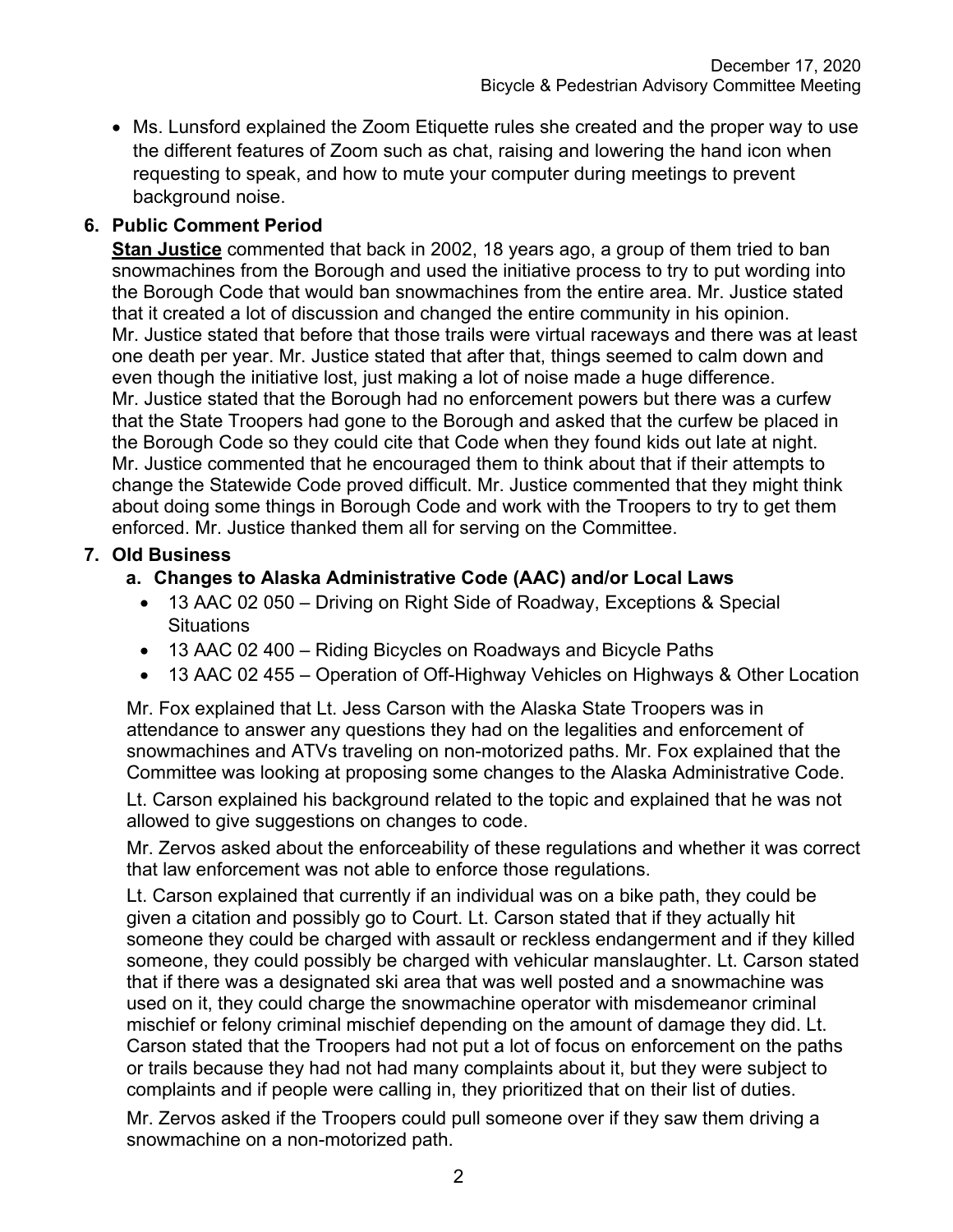Lt. Carson stated that if they were not on a call, they would pull them over and give them a citation but were not allowed to pursue them. Lt. Carson stated that it was more common to issue citations in the summer than in the winter. Lt. Carson stated that they did let special interest groups come in and talk to them so if they wanted to come in and talk to the Troopers, they could set time aside during briefings.

Ms. Gardino asked Lt. Carson why they were not allowed to chase ATVs and if it was a safety concern.

Lt. Carson stated that he did not know why but it had been the policy in the 17 years he had been a State Trooper and it posed a crash risk when someone decided to run.

Ms. Gardino stated that they would appreciate any help in pursuing things that were enforceable. Ms. Gardino stated that it probably did not apply to the Troopers because it was mostly in the City regarding bicycles sharing the sidewalk with pedestrians and what his thoughts on that were.

Lt. Carson stated that he was not allowed to give suggestions on how to solve problems and if there was going to be a policy change written into law, it needed to be specific and make sure there was written enforcement and an added repercussion such as a monetary fine so that they had some enforcement mechanism to stop the action.

Mr. Belz stated that he understood that their ability to intervene was minimal.

Lt. Carson stated that did not say that they could not follow the tracks or maybe leave a note to contact the person. But if they ran, they were not allowed to pursue the vehicle or tackle them regardless if the vehicle was on or off the road.

Mr. Belz stated that he curious whether the enforcement should go in Alaska Administrative Code or Alaska Statute. Mr. Belz reiterated what Mr. Zervos said that they were making noise and saying it was a problem.

Mr. Stern stated that they got a report from the City Police Department that indicated the number of citations issued for vehicles on the bike path was low and asked if that was the case with the Troopers as well.

Lt. Carson stated that was probably the case.

Mr. Stern stated that he was curious about what the situation would be in rural areas of the State if they got this in the Administrative Code.

Lt. Carson stated that if they passed it in Alaska Statutes it would include all State-maintained roads and unless the City added it to their laws it would not cover any City of Fairbanks roads and the same would apply to the rural areas throughout the State. Lt. Carson stated that it would be a lot of work on their part as they would have to also change the City laws as well. Lt. Carson stated that he thought rural areas were more heavily enforced and thought Fairbanks was probably the worst area he had seen for the use of ATVs on bike paths and there did not seem to be a lot of enforcement on it.

Mr. Stern stated that they were also thinking about changing the State Statute for bicyclists regarding a group of bicyclists and whether they had to yield and how the Troopers treated a situation where they had a number of bicyclists on the road.

Lt. Carson stated that bicyclists on the road are required to go to the edge of the road. Lt. Carson stated that a bunch of bicyclists in the middle of the road was against the statute and vehicles were required to slow down for bicyclists on the side of the road.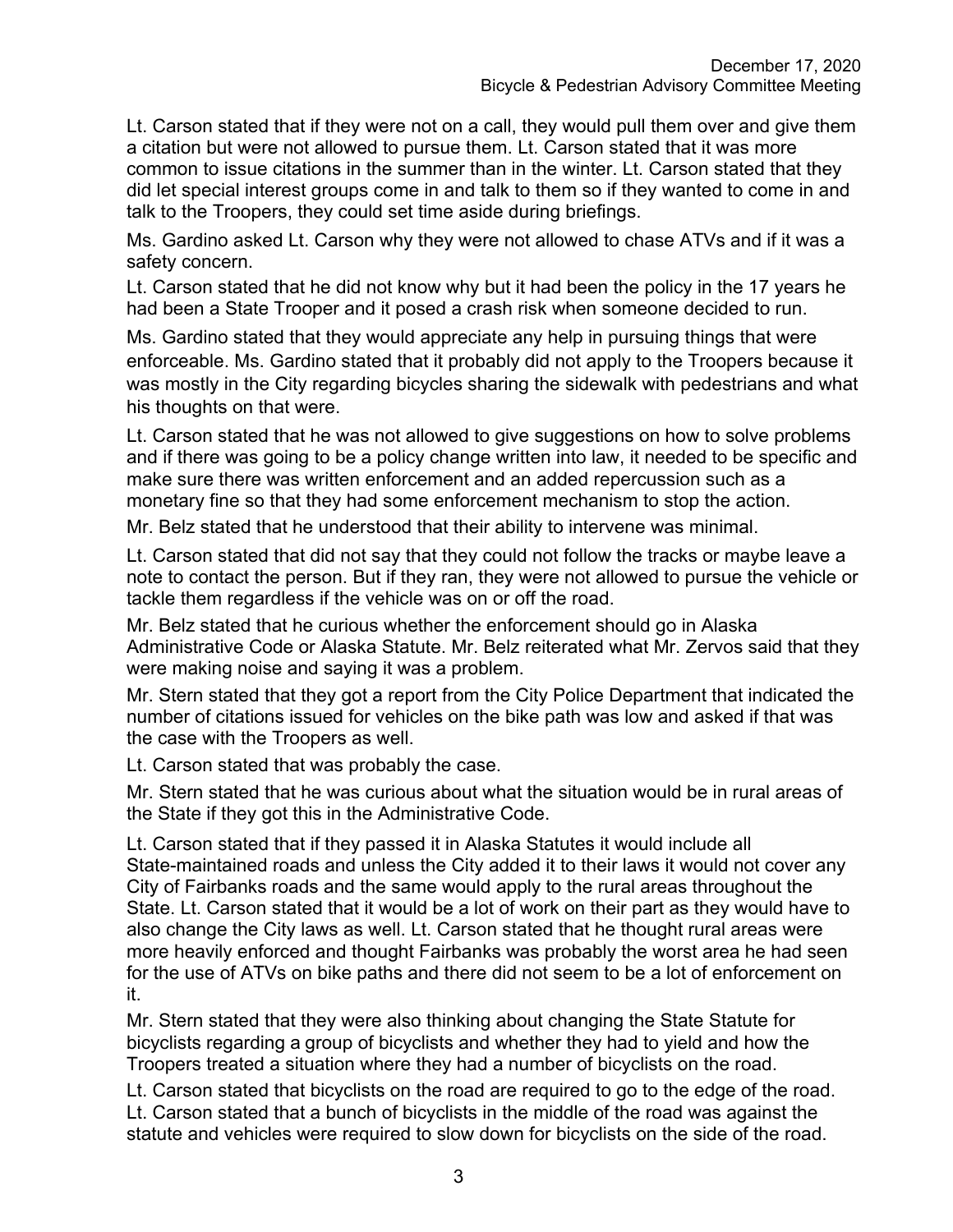Lt. Carson stated that more often they had seen vehicles run up against the bicyclist on the side of the road.

Mr. Zervos stated that the regulations they were working with were under AAC in Title 13 and asked if they were a violation that was punishable.

Lt. Carson stated that they could tell them to stop doing it but there was not a lot they could do to make them stop doing it so if they created an Alaska Statute for it, they needed to point out what the infraction punishment would be.

Mr. Zervos asked if there was an individual statute that set out the amount limit like there was for a traffic ticket.

Lt. Carson stated that if it was not specifically listed out, it was not enforceable.

Lt. Carson stated that he was not saying that it was not there but, all they knew about was the specific ones, because their computer program would not pull it up unless it was specifically typed in the TRaCS System program.

Mr. Zervos stated that the issuance of a traffic ticket was in the TRaCS System.

Lt. Carson stated that a lot of them were in TRaCS, but a random one like the one they were talking about was not in there.

Ms. Gardino asked Lt. Carson thought that an educational plan was something that the officers needed to have.

Lt. Carson stated that they always needed training because some of those things were taught in the academy but not used when they left the academy, so it was not enforced because it was not done regularly, so training programs were helpful.

Mr. Belz stated that the intent was not to limit the use of off-road vehicles in rural areas.

Mr. van den Berg asked Lt. Carson if the State of use was used in enforcement.

Lt. Carson stated that if it was paved, it was enforceable.

Mr. Belz asked how frequently Lt. Carson saw that on State roads.

Lt. Carson stated that the Denali Highway was a good example of that and if the roads were covered in snow, they would be able to do it and if there was a bridge, they allowed them to be on the shoulder.

Lt. Carson suggested that if they were interested in enforcement of a particular section of the Statutes, they could produce a flyer and put it up at the nearest Trooper Post where it would be seen by the Troopers.

It was agreed by the group that a subcommittee would be formed to revise the draft code language and bring it back to the group at the next meeting.

#### **b. Winter Maintenance of Non-Motorized Paths**

Mr. Fox explained that snow removal came up at most of the meetings and he and Ms. Lunsford put together a list of things that BPAC could and could not do regarding the operations of the City and State for winter maintenance. Mr. Fox noted that they could:

- Expand the representation at the Seasonal Maintenance Task Force to specifically address bike and pedestrian needs for a more well-rounded discussion.
- Bring the Mobility Recommendations Report back to revisit its content to see how well the practices outlined in it were being followed.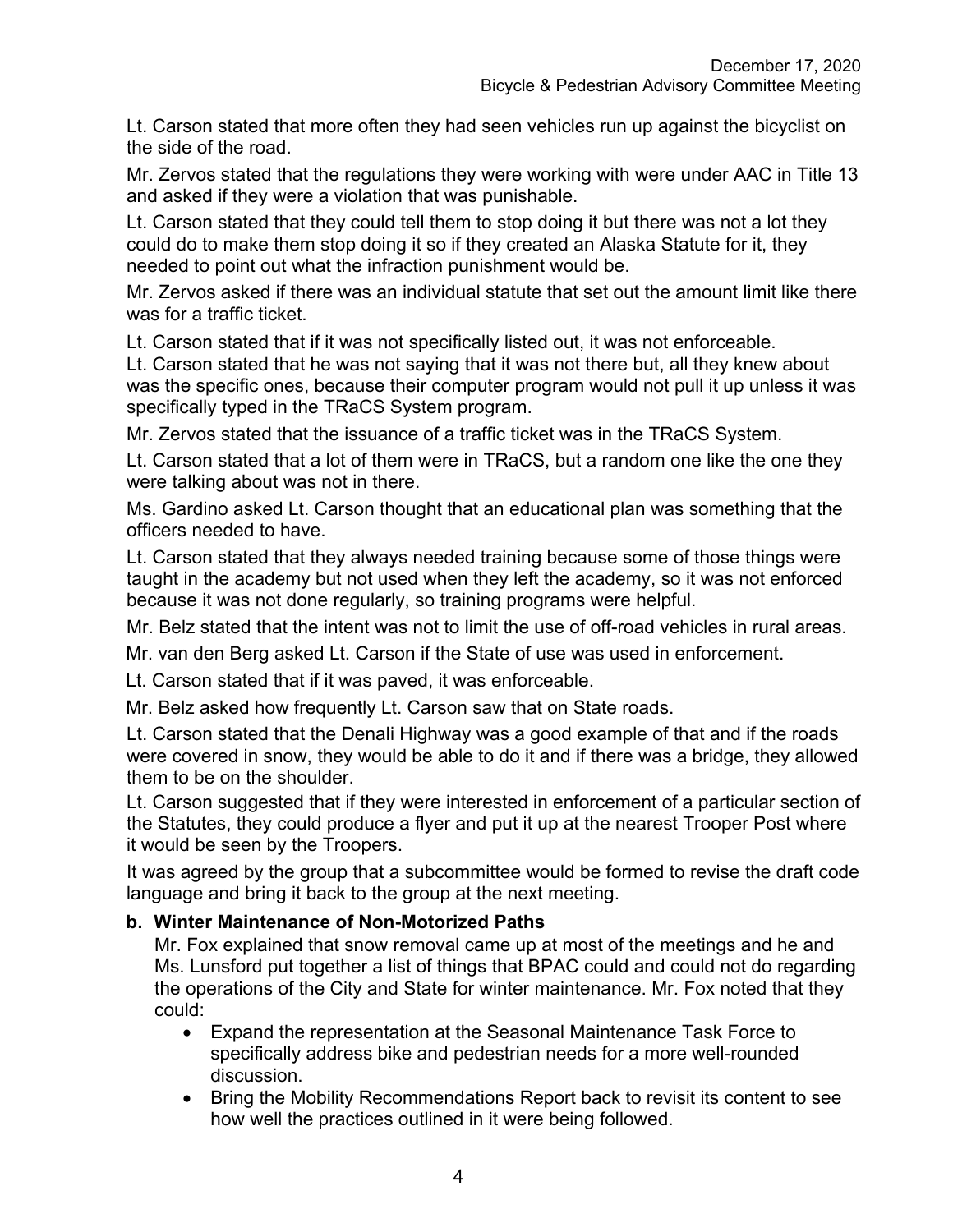- Use GIS to create an updated map showing all the roads in our urban area and who was responsible for maintaining those roads as well as schools, bus stops, etc. and put it on the website.
- Encourage discussion between agencies about the idea of snow removal on sidewalks and bus stops being put out to bid. It would have to be budgeted but the City's budget would be reduced. The City of North Pole contracted out all their snow removal and if the City or State were not keeping up with snow removal it might be an option to contract that work out.
- Discuss equity with the Seasonal Mobility Task Force and how they were dedicating budget to maintenance on non-motorized facilities equally with motorized facilities.
- Voice their concerns about snow removal not meeting federal regulations with federal funding and the maintenance responsibilities that came with that as well as ADA requirements.

Mr. van den Berg commented that maybe they needed to have a road/sidewalk survey like the one they did in the summer in the wintertime.

Mr. Fox stated that DOT was tracking snow removal from the end of the snow event to when the roads were cleared, and they could do something similar in the City of Fairbanks.

Mr. Richardson commented that if they surveyed the road, they should do the sidewalks too.

**Motion**: To revive the Seasonal Mobility Task Force to update the "Mobility Recommendations Report." (Gardino/Stowman).

**Discussion**: Mr. Zervos stated that he thought it was a good report but wondered what good it did since it was made ten years ago and what had changed.

Ms. Gardino stated that she thought it was a good report but needed to be updated and they should appreciate their accomplishments and try to do better.

Ms. Lunsford stated that she thought the prospect of updating the report was exciting because there were so many more examples to look at and checking off some boxes and adding some new ones was going to be an eye opener.

Ms. Gardino stated that all the maintenance people responsible never used to meet and had been meeting since that document was completed so they were talking to each other and trying to identify deficiencies.

Mr. Heim commented that he thought a small portion of money could be set aside as a time and expenses contract to supplement the City and State when they got overwhelmed.

Mr. Fox stated that when they brought the Seasonal Mobility Task Force back to the table it would be a good thing to discuss.

**Vote on Motion**: None opposed. Approved.